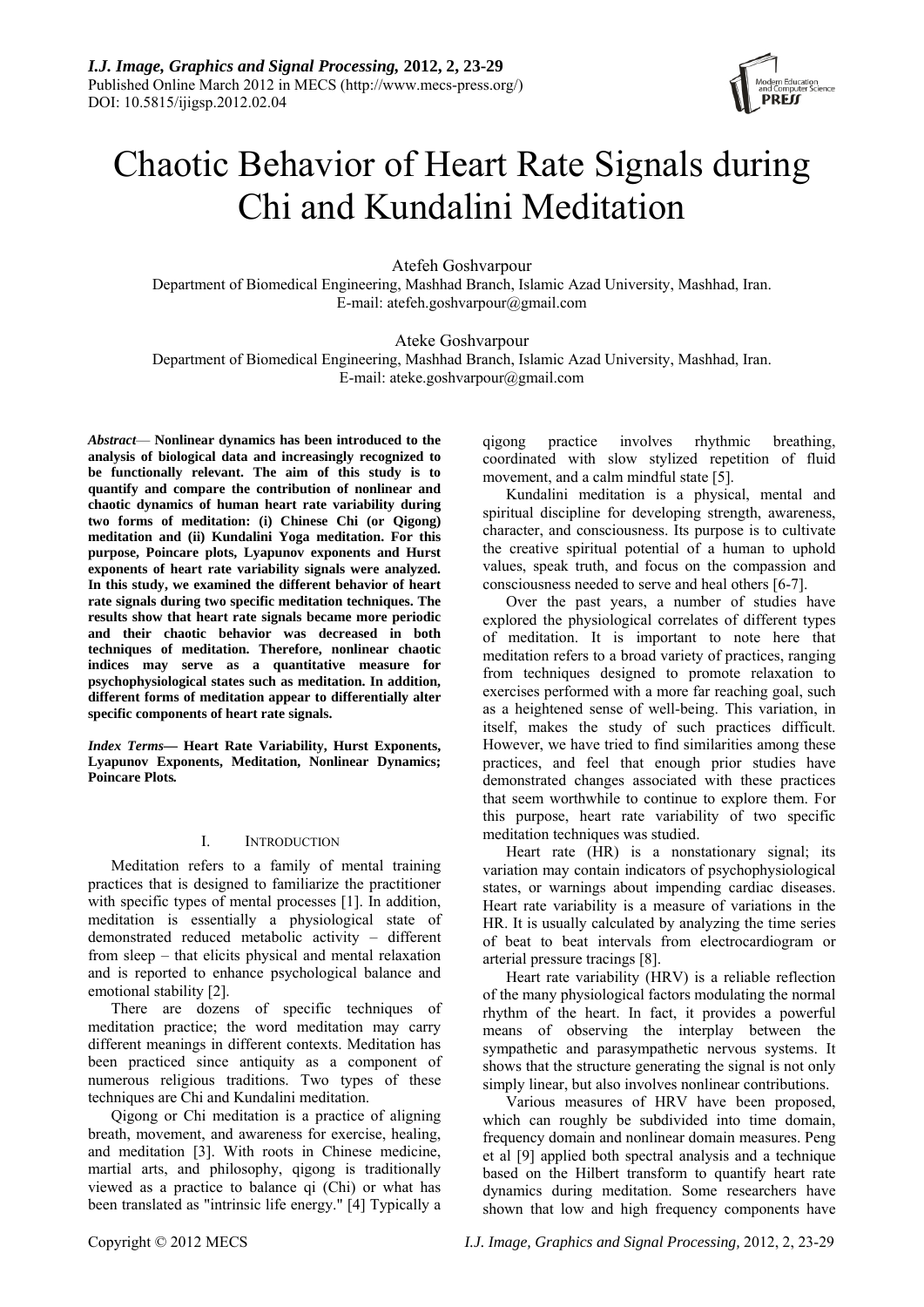increased during meditation [10-11]. Others revealed that the high frequency power was increased during meditation [12].

Recently, new dynamic methods of HRV quantification have been used to uncover nonlinear fluctuations in HR, which are not otherwise apparent. Several methods have been proposed: Lyapunov exponents [13], Poincare plots [14], 1/f slope [15], approximate entropy (ApEn) [16] and detrended fluctuation analysis (DFA) [17].

It is now generally recognized that these nonlinear techniques are able to describe the processes generated by biological systems in a more effective way, but a few studies have investigated the nonlinear dynamics of heart rate signals during meditation [14,18-19].

This study aims to evaluate the dynamic behaviors of heart rate signals during, focused on the effects of two different meditation techniques on the nonlinear dynamics of heart rate variability. For this purpose, we performed Lyapunov exponents, Hurst exponents and Poincare plot analysis of heart rate variability signals.

The outline of this study is as follows. In the next section, we briefly describe the heart rate signals applied in our study. Then, the computations of the features (Poincare plots, Lyapunov exponents and Hurst exponents) are explained. Finally, the results of application of the nonlinear features to the heart rate signals on both datasets are presented and the study is concluded.

# II. BACKGROUND

# *A. Data selection*

Two specific meditation techniques were studied: (i) Chinese Chi (or Qigong) meditation (as taught by Xin Yan) [9] and (ii) Kundalini Yoga meditation (as taught by Yogi Bhajan) [9].

## *1) Chi meditation*

The Chi meditators [9] were all graduate and postdoctoral students. They were also relative novices in their practice of Chi meditation, most of them having begun their meditation practice about 1–3 months before this study. The subjects were in good general health and did not follow any specific exercise routines.

The eight Chi meditators, 5 women and 3 men (age range 26–35, mean 29 years), wore a Holter recorder for about 10 hours during which time they went about their ordinary daily activities. At approximately 5 hours into the recording each of them practiced one hour of meditation. Meditation beginning and ending times were delineated with event marks.

During these sessions, the Chi meditators sat quietly, listening to the taped guidance of the Master. The meditators were instructed to breathe spontaneously while visualizing the opening and closing of a perfect lotus in the stomach. The meditation session lasted about one hour. The sampling rate was 360 Hz. Analysis was performed offline and meditation beginning and ending times were delineated with event marks.

## *2) Yoga meditation*

The Kundalini Yoga [9] subjects were considered to be at an advanced level of meditation training. The four Kundalini Yoga meditators, 2 women and 2 men (age range 20–52, mean 33 years), wore a Holter monitor for approximately one and a half hours. 15 minutes of baseline quiet breathing was recorded before the 1 hour of meditation.

The meditation protocol consisted of a sequence of breathing and chanting exercises, performed while seated in a cross-legged posture. The beginning and ending of the various meditation sub-phases were delineated with event marks. The sampling rate was 360 Hz.

# *B. Poincare plot*

The Poincare plot is a technique taken from nonlinear dynamics and portrays the nature of R wave to R wave interval (RR) interval fluctuations. Poincare plot is a geometrical representation of a time series in a Cartesian plane. A two dimensional plot constructed by plotting consecutive points is a representation of the RR time series on phase space or Cartesian plane [20].

A standard Poincare plot of RR interval is shown in Figure 1. Poincare plot analysis is an emerging quantitative-visual technique, whereby the shape of the plot is categorized into functional classes, which indicate the degree of the heart dynamics. The plot provides summary information as well as detailed beat to beat information on the behavior of the heart [21].



Figure 1. Standard Poincare plot. A standard Poincare plot (lag-1) of RR intervals [14].

When the signal is steady and unchanging, the phase space plot reduces to a point, but otherwise, the trajectory spreads out to give some patterns on the screen. The pattern that emerges can be interpreted for finer details such as whether the signal is periodic, chaotic, or random, etc.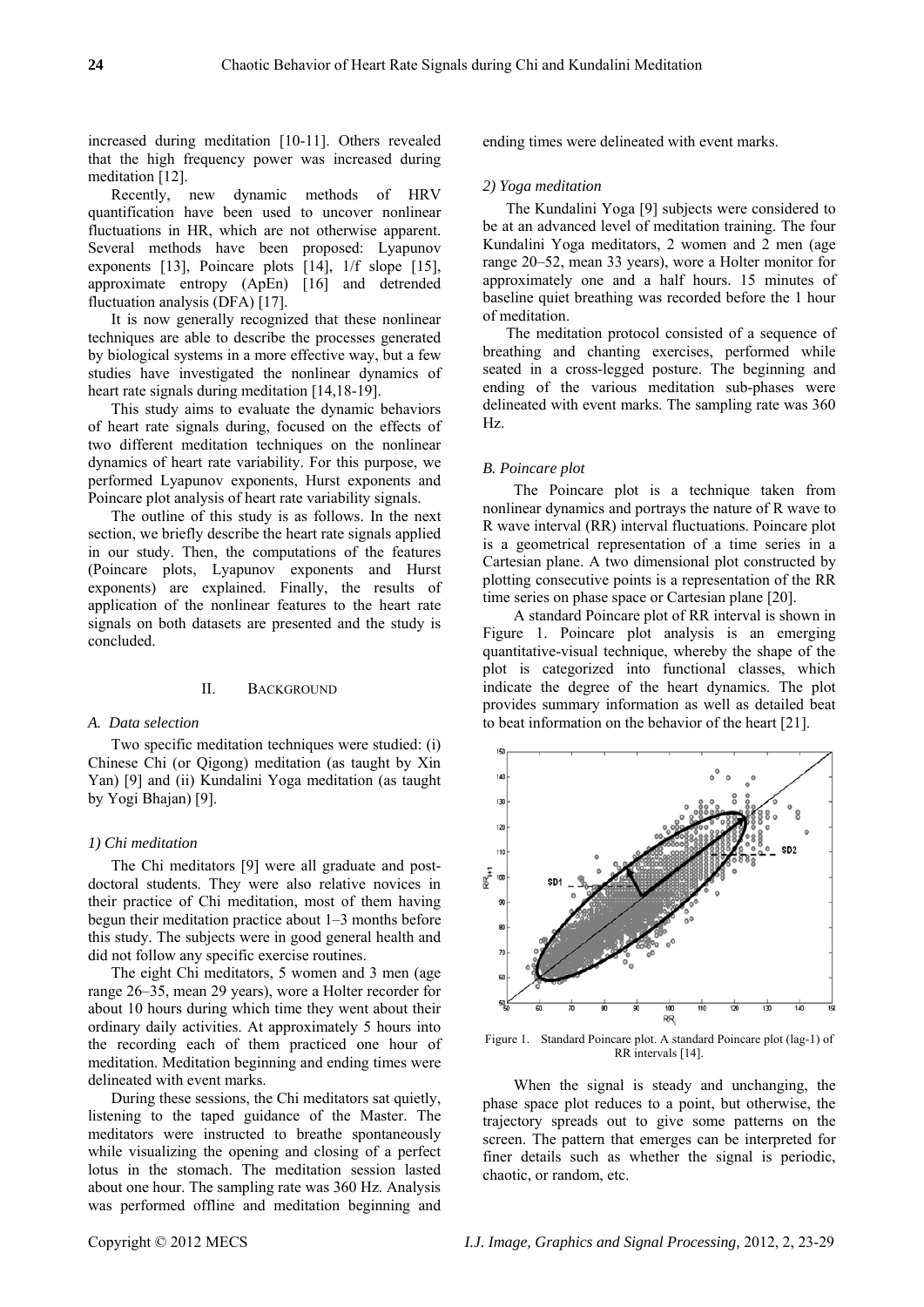## *C.Lyapunov exponents*

Consider two (usually the nearest) neighboring points in phase space at time 0 and at a time t, distances of the points in the *i*th direction being  $\|\delta x_i(0)\|$  and  $\|\delta x_i(t)\|$ , respectively. The Lyapunov exponent is then defined by the average growth rate  $\lambda_i$  of the initial distance

$$
\frac{\|\delta x_i(t)\|}{\|\delta x_i(0)\|} = 2^{\lambda_i t} \quad (t \to \infty)
$$
  

$$
\lambda_i = \lim_{t \to \infty} \frac{1}{t} \log_2 \frac{\|\delta x_i(t)\|}{\|\delta x_i(0)\|}
$$
 (1)

An exponential divergence of initially nearby trajectories in phase space coupled with folding of trajectories, ensures that the solutions will remain finite, and is the general mechanism for generating deterministic randomness and unpredictability. Therefore, the existence of a positive  $\lambda$  for almost all initial conditions in a bounded dynamical system is widely used.

To discriminate between chaotic dynamics and periodic signals Lyapunov exponent  $(\lambda)$  is often used. It is a measure of the rate at which the trajectories separate one from other. The trajectories of chaotic signals in phase space follow typical patterns. Closely spaced trajectories converge and diverge exponentially, relative to each other. For dynamical systems, sensitivity to initial conditions is quantified by the Lyapunov exponent  $(\lambda)$ . They characterize the average rate of divergence of these neighboring trajectories.

A *negative exponent* implies that the orbits approach a common fixed point. These systems are non conservative (dissipative). The absolute value of the exponent indicates the degree of stability. A *zero exponent* means the orbits maintain their relative positions on a stable attractor. Such systems are conservative and in a steady state mode. Finally, a *positive exponent* implies the orbits are on a chaotic attractor [22-23]. The magnitude of the Lyapunov exponent is a measure of the sensitivity to initial conditions, the primary characteristic of a chaotic system.

#### *D. Hurst exponents*

The Hurst exponent is used as a measure of the long term memory of time series. It relates to the autocorrelations of the time series and the rate at which these decrease as the lag between pairs of values increases. Studies involving the Hurst exponent were originally developed in hydrology for the practical matter of determining optimum dam sizing for the Nile River's volatile rain and drought conditions that had been observed over a long period of time [24]. The name "Hurst exponent" or Hurst coefficient derives from Harold Edwin Hurst (1880–1978), who was the lead researcher in these studies, and the use of the standard notation H for the coefficient relates to this

name also.

The Hurst exponent is a measure that has been widely used to evaluate the self-similarity and correlation properties of fractional Brownian noise and the time series produced by a fractional (fractal) Gaussian process.

Hurst exponent is used to evaluate the presence or absence of long-range dependence and its degree in a time series. However, local trends (nonstationarities) are often present in physiological data and may compromise the ability of some methods to measure self-similarity. Hurst exponent is the measure of the smoothness of a fractal time series based on the asymptotic behavior of the rescaled range of the process.

The autocorrelation function of a fractal noise  $\{\xi_i\}$ is related to the Hurst exponent H via the (2):

$$
c(r) = \frac{\langle \xi_i \xi_{i+r} \rangle}{\xi_i^2} \propto r^{2H-2}
$$
 (2)

Or, equivalently, in the power spectrum representation:

$$
S(f) = |x(f)|^2 = \int_{-\infty}^{\infty} c(r)e^{i2\pi f r} dr = \frac{1}{f} \theta \cdot c
$$
 (3)

$$
\beta = 2H + 1\tag{4}
$$

1/f corresponds to chaotic behavior, and it is characterized by Fractal properties not by Euclidean properties. The harmonics of chaotic signals are fractions of the main frequency of signal. The corresponding spectral density of 1/f is continued and described by power law. It suggests that the process is self similar.

Hurst exponent of 0.5 represents the signal with the characteristics of ordinary random walk or Brownian motion. Values for  $H \leq 0.5$ , reflect the negative correlation between the increments or anti persistent time series, and  $H > 0.5$ , show the positive correlation between the increments or persistent natural series. In this study, in order to calculate the Hurst exponents, Kaiser Window is used.

# *E. Statistical analysis*

In this study, the t-test of the null hypothesis that data in the vector x are a random sample from a normal distribution with mean 0 and unknown variance, against the alternative that the mean is not 0 is performed. The result of the test is returned in p-value. P-value $\rightarrow$ 0 indicates a rejection of the null hypothesis at the 5% significance level ( $p$ <0.05). P-value→1 indicates a failure to reject the null hypothesis at the  $5\%$ significance level.

#### III. RESULTS

Heart rate signals (before and during meditation) in two meditation practices and their Poincare plots are shown in Figure 2. In these meditation techniques, signals become more periodic and their chaotic behavior was decreased. According to Figure 2, heart rate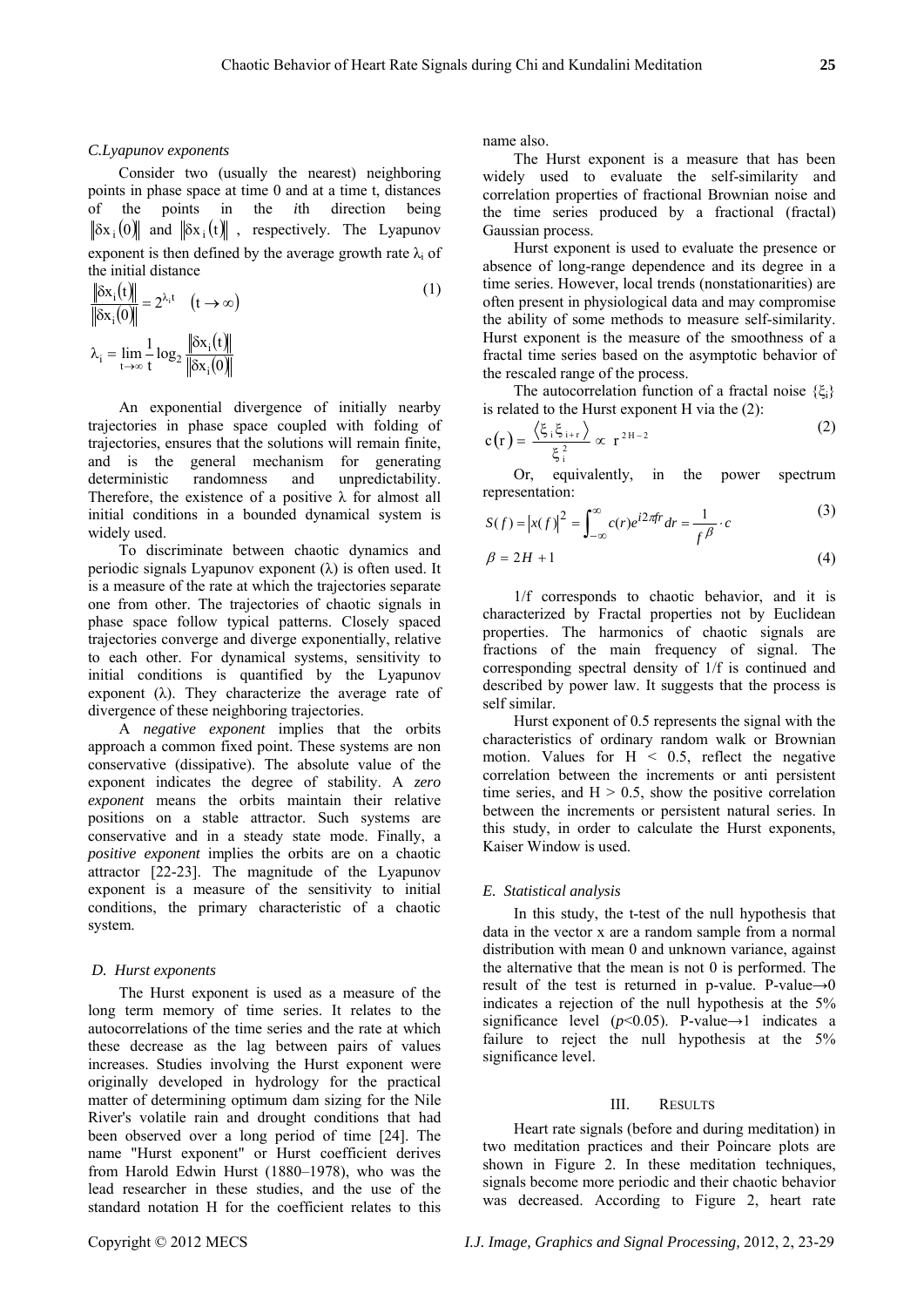oscillations amplitude increased and the frequency of it significantly decreased during meditation.

Different meditation techniques had different effects on the mean of heart rate signals. In comparison with before meditation, mean heart rate oscillations were increased during Yoga meditation, but it was significantly decreased during Chi meditation. It suggests that different forms of meditation appear to differentially alter specific components of heart rate variability signals.



before meditation, the trajectories spread out in both meditation techniques (Figure 2). These increments are more significant in Yoga meditation than that of the other meditation technique.

The Lyapunov exponents are computed in HRV signals for each meditation practice (Chinese Chi meditation and Kundalini Yoga meditation). The box plots of estimated Lyapunov exponents are shown in Figures 3. The average values of Lyapunov exponents are summarized in the Table I.



Figure 3. Boxplots of Lyapunov exponents of HRV signals in before meditation and meditation conditions.

(a) Chi meditation (b) Yoga meditation

Figure 2. Effects of two meditation practices on heart rate signals. The HRV signals are shown on the left planes (top: before meditation and bottom: during meditation), and their respective Poincare plots are shown on the right planes (top: before meditation and bottom: during meditation).

#### (a) Chi meditation (b) Yoga meditation

Poincare plots (lag-1) of RR intervals (before and during meditation) in two forms of meditation are shown on the right planes of Figure 2. In comparison to

According to results, there is a significant decrease in the Lyapunov exponents during two forms of meditation compared to before meditation states  $(p<0.05)$ , which shows that the HRV signals are less chaotic during meditation than that of before meditation.

In both groups, the mean values of Lyapunov exponents are about 0.7 before meditation (Figure 3 and Table I). However, during meditation these values are decreased to 0.42 and 0.23 in Chi and Yoga meditation respectively. Furthermore, heart rate time series are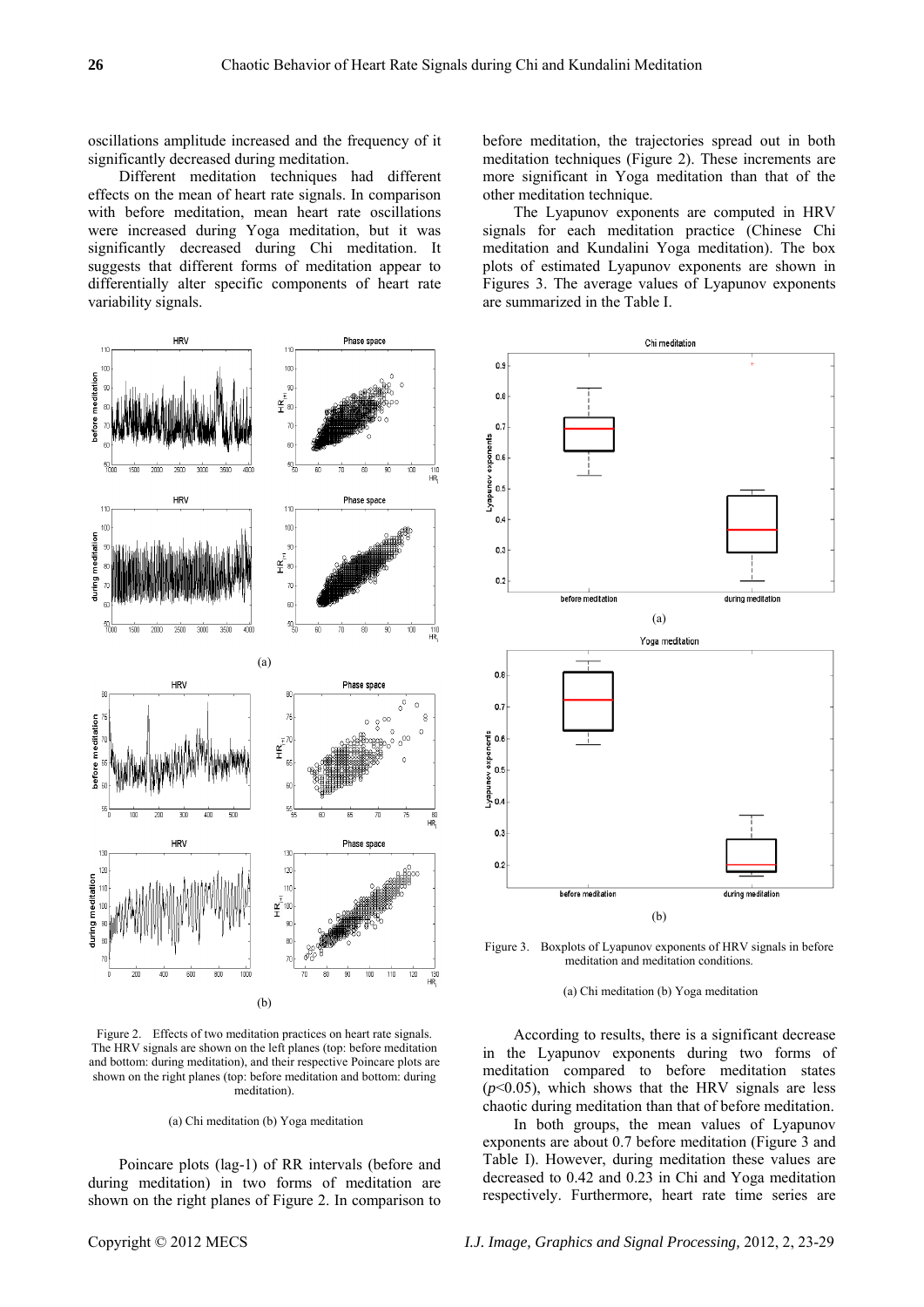chaotic both before and during meditation, as suggested by the positive Lyapunov exponents in either state.

TABLE I. AVERAGE LYAPUNOV EXPONENTS OF HRV IN TWO FORMS OF **MEDITATION** 

|                    | <b>Lyapunov</b> exponents   |                      |                         |  |
|--------------------|-----------------------------|----------------------|-------------------------|--|
|                    | <b>Before</b><br>meditation | During<br>meditation | $t$ -test (p-<br>value) |  |
| Chi meditation     | 0.6827                      | 0.4222               | 0.0075                  |  |
| Yoga<br>meditation | 0.7174                      | 0.2309               | 0.0005                  |  |

The box plot of Hurst exponents of heart rate variability signals in two meditation techniques is shown in Figures 4.



Figure 4. Box plot of Hurst exponents of HRV signals in before meditation and meditation conditions.

(a) Chi meditation (b) Yoga meditation

According to Figures 4, different forms of meditation have different Hurst exponents. The Hurst exponents are increased during Yoga meditation, but decreased during Chi meditation. The average values of Hurst exponents of HRV signals in two forms of meditation are summarized in the Table II.

TABLE II. AVERAGE HURST EXPONENTS OF HRV IN TWO FORMS OF

|                    | <b>Hurst exponents</b>      |                      |                           |  |
|--------------------|-----------------------------|----------------------|---------------------------|--|
|                    | <b>Before</b><br>meditation | During<br>meditation | $t$ -test $(p-$<br>value) |  |
| Chi meditation     | 0.3302                      | $-0.2409$            | 2.7578e-005               |  |
| Yoga<br>meditation | $-0.5973$                   | $-0.0121$            | 0.0186                    |  |

#### *IV.DISCUSSION*

Heart rate variability analysis has become an important tool in cardiology, because its measurements are noninvasive and easy to perform, have relatively good reproducibility and provide the great information; information was found directly linked to health [9] and prognostic information on patients with heart disease.

Different measures of heart rate signals are designed to reflect different aspects of these signals and thus do not always provide the same information about the cardiovascular system [14, 25-27]. Thus, some measures of heart rate signals may be more attuned to the effects of meditation on the cardiovascular system than others.

The framework of the theory of nonlinear dynamics provides new concepts and powerful algorithms to analyze such time series. The main goal of this study was to investigate the nonlinear dynamics of heart rate signals in the specific psychophysiological state. In this study, the different behavior of heart rate signals before and during two specific meditation techniques are examined (Chi meditation and Kundalini Yoga meditation).

The results show that signals became more periodic and their chaotic behavior was decreased in both techniques of meditation. Furthermore, heart rate oscillation amplitude increased and the frequency of it significantly decreased during meditation (Figure 2). These results were similar to those in previous meditation studies [9, 18-19, 28-29].

According to Figure 2, both forms of meditation had different effects on the mean of heart rate signals. In comparison with before meditation, mean heart rate oscillations were increased during Yoga meditation  $(p<0.05)$ , but it was significantly decreased during Chi meditation  $(p<0.05)$ .

In a previous study [14], we demonstrated that the comparative dynamic measures of the lagged Poincare plots during meditation give more insight of the heart rate signals in a specific psychophysiological state. The Poincare plot is a quantitative visual tool which can be applied to the analysis of RR interval data gathered over relatively short time periods. In this study, Poincare plots of HRV signals were constructed. The results show that the trajectories spread out during meditation in both meditation techniques (Figure 2). These increments are more significant in Yoga meditation than that of the other meditation technique.

The Lyapunov exponent is a quantitative measure of separation of the divergence of the trajectories from their initial close positions. The magnitude of this exponent indicates the intensity of the chaotic system.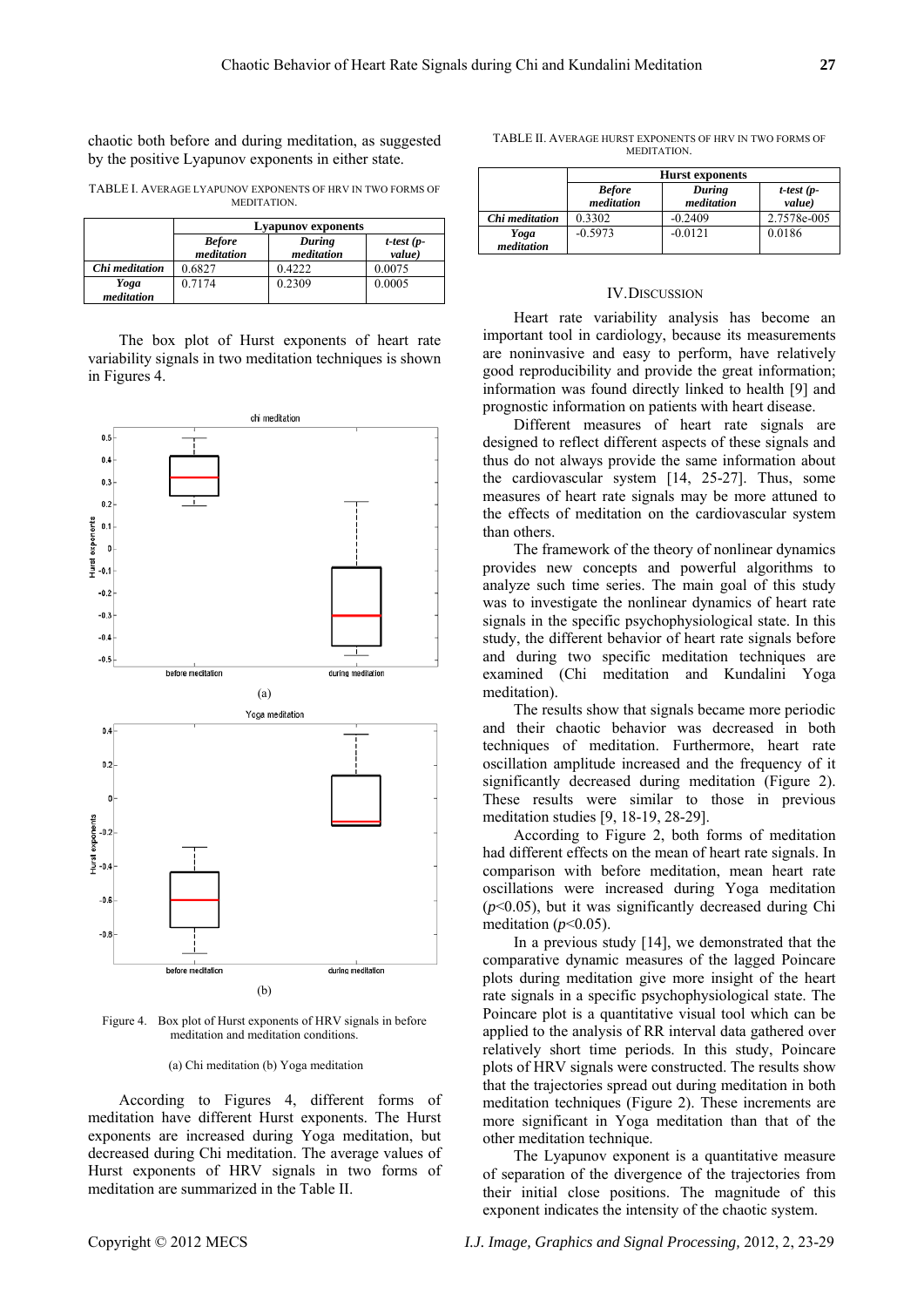Figure 3 demonstrates that heart rate variability time series are chaotic both before and during meditation, as suggested by the positive Lyapunov exponents in either state.

Furthermore, there is a significant decrease in Lyapunov exponents during two forms of meditation compared to before meditation  $(p<0.05)$  (Figures 3), which states that the heart rate variability signals are less chaotic during meditation than that of before meditation. According to the results, in both groups the mean values of Lyapunov exponents are about 0.7 before meditation (Figure 3 and Table I). However, during meditation these values are decreased to 0.42 and 0.23 in Chi meditation and Yoga meditation respectively. These results were similar to our previous meditation studies [18-19].

In addition, the predictability of heart rate time series is estimated by using the Hurst exponent. The results of the present study demonstrate that the Hurst exponents are decreased during Chinese Chi meditation ( $p$ <0.05), but increased during Yoga meditation ( $p$ <0.05) (Figures 4).

#### V. CONCLUSION

The results suggest that nonlinear chaotic indices may serve as a quantitative measure for psychophysiological states such as meditation. In addition, different forms of meditation appear to differentially alter specific components of heart rate signals, and they may have their specific benefits to improve health.

Other nonlinear indices of heart rate signals like Fractal dimension can be studied in future. Furthermore, other biological signals like electroencephalogram signals and respiration can be analyzed during different types of meditation.

#### **REFERENCES**

- [1] Brefczynski-Lewis J.A., Lutz A., Schaefer H.S., Levinson D.B., Davidson R.J. (2007). Neural correlates of attentional expertise in long-term meditation practitioners, *PNAS*, 104, 11483-11488.
- [2] Jevning R., Wallace R.K., Beidebach M. (1992). The physiology of meditation – a review – a wakeful hypometabolic integrated response, *Neurosci Biobehav Rev*, 16, 415–424.
- [3] Cohen K.S. (1999). The Way of Qigong: The Art and Science of Chinese Energy Healing. Random House of Canada. ISBN 0345421094.
- [4] Yang J.M. (1987). Chi Kung: health & martial arts. Yang's Martial Arts Association. ISBN 0940871009.
- [5] Frantzis B.K. (2008). The Chi Revolution: Harnessing the Healing Power of Your Life Force. Blue Snake Books. ISBN 1583941932.
- [6] Maheshwarananda P.S. The hidden power in humans, Ibera Verlag, 47-48. ISBN 3-85052-197-4.
- [7] Radha S.S. (2004). Kundalini Yoga for the West, timeless, 13-15. ISBN 1932018042.
- [8] Acharya U.R., Joseph K.P., Kannathal N., Lim C.M., Suri J.S. (2006). Heart rate variability: a review. *Med Bio Eng Comput*, 44, 1031–1051.
- [9] Peng C-K., Mietus J. E., Liu Y., Khalsa G., Douglas P.S., Benson H., Goldberger A.L. (1999). Exaggerated heart rate oscillations during two meditation techniques, *Int J Cardiol*, 70, 101-107.
- [10] Hoshiyama M., Hoshiyama A. (2008). Heart rate variability associated with experienced Zen meditation, *Computers in Cardiology*, 35, 569–572.
- [11] Phongsuphap S., Pongsupap Y., Chandanamattha P. (2008). Changes in heart rate variability during concentration meditation, *Int J Cardiol*, 130, 481–484.
- [12] Takahashi T., Murata T., Hamada T., Omori M., Kosaka H., Kikuchi M., Yoshida H., Wada Y. (2005). Changes in EEG and autonomic nervous activity during meditation and their association with personality traits, *Int J Psychophysiol*, 55, 199-207.
- [13] Rosenstien M., Colins J.J., De Luca C.J. (1993). A practical method for calculating largest Lyapunov exponents from small data sets, *Physica D*, 65, 117–134.
- [14] Goshvarpour A., Goshvarpour A., Rahati S. (2011). Analysis of lagged Poincare plots in heart rate signals during meditation, *Digital Signal Processing*, 21, 208- 214.
- [15] Kobayashi M., Musha T. (1982). 1/f fluctuation of heart beat period, *IEEE Trans Biomed Eng*, 29, 456–457.
- [16] Pincus S.M. (1991). Approximate entropy as a measure of system complexity, *Proc Natl Acad Sci USA*, 88, 2297–2301.
- [17] Peng C-K., Havlin S., Hausdorf J.M., Mietus J.E., Stanley H.E., Goldberger A.L. (1996). Fractal mechanisms and heart rate dynamics, *J Electrocardiol*, 28, 59–64.
- [18] Goshvarpour A., Rahati S., Saadatian V. (2010). Estimating depth of meditation using electroencephalogram and heart rate signals, [*MSc. Thesis*] Department of Biomedical Engineering, Islamic Azad University, Mashhad Branch, Iran. [Persian]
- [19] Goshvarpour A., Rahati S., Saadatian V. (2010). Analysis of electroencephalogram and heart rate signals during meditation using Hopfield neural network, [*MSc. Thesis*] Department of Biomedical Engineering, Islamic Azad University, Mashhad Branch, Iran. [Persian]
- [20] Karmakar C., Khandoker A., Gubbi J., Palaniswami M. (2009). Complex correlation measure: a novel descriptor for Poincare plot, *Biomed Eng*, 8, 17.
- [21] Kamen P.W., Krum H., Tonkin A.M., (1996). Poincare plot of heart rate variability allows quantitative display of parasympathetic nervous activity, *Clin Sci*, 91, 201–208.
- [22] Haykin S., Li X.B. (1995). Detection of signals in chaos, *Proc IEEE*, 83(1), 95–122.
- [23] Abarbanel H.D.I., Brown R., Kennel M.B. (1991). Lyapunov exponents in chaotic systems: their importance and their evaluation using observed data, *Int J Mod Phys B*, 5(9),1347–1375.
- [24] Hurst H.E., Black R.P., Simaika Y.M. (1965). Long-term storage: an experimental study Constable, London.
- [25] Storella R.J., Shi Y., O'Connor D.M., Pharo G.H., Abrams J., Levitt T.J. (1999). Relief of chronic pain may be accompanied by an increase in a measure of heart rate variability, *IARS*, 89, 448-450.
- [26] Vandeput S., Verheyden B., Aubert A.E., Huffel S.V. (2008). Nonlinear heart rate variability in a healthy population: influence of age, *Computers in Cardiology*, 35, 53-56.
- [27] Xiao D., He W., Yang H., Yu C. (2006). Study on correlative dimension of HRV signals and its clinical